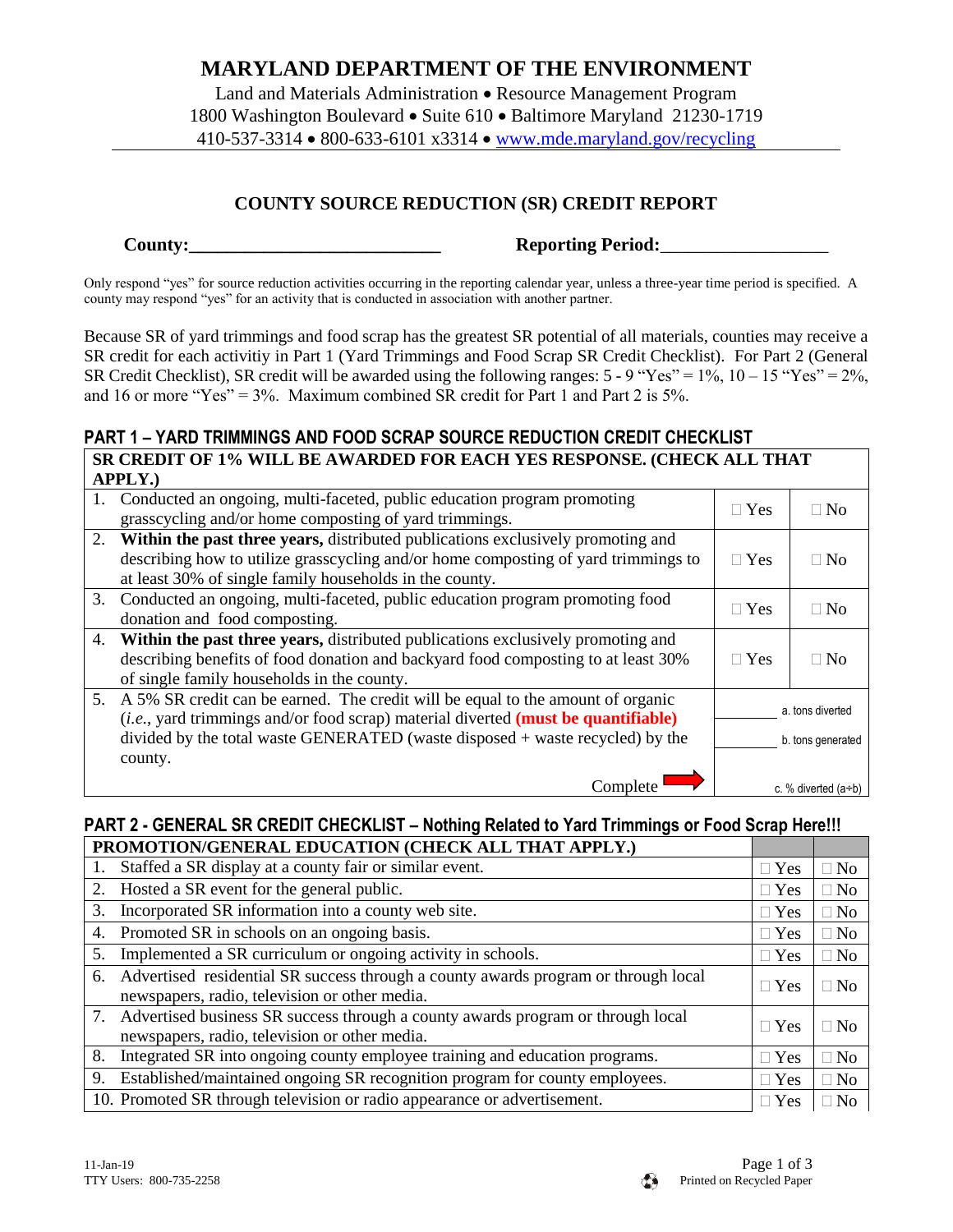| 11. Within the past three years, distributed SR materials (brochures, flyers, fact sheets,<br>posters, etc.) to at least 30% of county residents through events, mailings or publications.  | $\Box$ Yes | N <sub>0</sub> |
|---------------------------------------------------------------------------------------------------------------------------------------------------------------------------------------------|------------|----------------|
| 12. Within the past three years, distributed SR materials (brochures, flyers, fact sheets,<br>posters, etc.) to at least 30% of county businesses through events, mailings or publications. | $\Box$ Yes | N <sub>0</sub> |
| 13. Within the past three years, developed/updated a solid waste reuse directory for county<br>residents and/or businesses.                                                                 | $\Box$ Yes | No.            |
| 14. Within the past three years, conducted a focus group or a survey of residents about SR<br>activities and assistance needs.                                                              | $\Box$ Yes | -No            |
| 15. Within the past three years, conducted a focus group or a survey of businesses and<br>institutions about SR activities and assistance needs.                                            | ∃ Yes      |                |

### **PART 2 - GENERAL SOURCE REDUCTION CREDIT CHECKLIST cont.**

| TECHNICAL ASSISTANCE (CHECK ALL THAT APPLY.)                                                                                                                          |            |           |
|-----------------------------------------------------------------------------------------------------------------------------------------------------------------------|------------|-----------|
| 16. Developed/maintained a system for referring citizens, businesses and organizations to a materials<br>exchange program.                                            | $\Box$ Yes | $\Box$ No |
| 17. Developed/maintained a system for providing reusable materials to a reuse center.                                                                                 | $\Box$ Yes | $\Box$ No |
| 18. Developed/maintained a swap shop or other materials exchange.                                                                                                     | $\Box$ Yes | $\Box$ No |
| 19. Coordinated a textile reuse project.                                                                                                                              | $\Box$ Yes | $\Box$ No |
| 20. Worked with a targeted sector of business community, e.g., restaurants, to achieve SR.                                                                            | $\Box$ Yes | $\Box$ No |
| 21. Conducted a SR training session, workshop, or presentation at a business, institutional or<br>community event.                                                    | $\Box$ Yes | $\Box$ No |
| 22. Developed/maintained a home food* composting bin distribution program for county residents.                                                                       | $\Box$ Yes | $\Box$ No |
| 23. Conducted workshops demonstrating proper food* composting techniques.                                                                                             | $\Box$ Yes | $\Box$ No |
| 24. Developed/maintained permanent food* composting demonstration sites.                                                                                              | $\Box$ Yes | $\Box$ No |
| 25. Operated a program to promote pallet reuse.                                                                                                                       | $\Box$ Yes | $\Box$ No |
| 26. Within the past three years, conducted SR site visits to 3 or more of the businesses in the county<br>with the most employees or the highest waste generation.    | $\Box$ Yes | $\Box$ No |
| 27. Within the past three years, conducted SR site visits to 15 or more of the businesses in the county<br>with the most employees or the highest waste generation.   | $\Box$ Yes | $\Box$ No |
| 28. Within the past three years, conducted SR site visits to 30 or more of the businesses in the county<br>with the most employees or the highest waste generation.   | $\Box$ Yes | $\Box$ No |
| 29. Within the past three years, conducted a SR waste audit or survey of county facilities where at<br>least 10 percent of county employees worked.                   | $\Box$ Yes | $\Box$ No |
| 30. Within the past three years, conducted SR activities involving Electronic Inventory and/or Waste<br>to Wealth projects.                                           | $\Box$ Yes | $\Box$ No |
| OTHER INITIATIVES (CHECK ALL THAT APPLY.)                                                                                                                             |            |           |
| 31. Collaborated on a multi-county SR event or program.                                                                                                               | $\Box$ Yes | $\Box$ No |
| 32. Established/maintained a county procurement policy advancing the purchase of materials that result<br>in reduced waste generation.                                | $\Box$ Yes | $\Box$ No |
| 33. Incorporated green building goals/requirements in county construction, remodeling, and<br>maintenance bid specs and contracts.                                    | $\Box$ Yes | $\Box$ No |
| 34. Held team meetings, at least quarterly, that included representatives from major county<br>departments, in which SR was discussed as a formal part of the agenda. | $\Box$ Yes | $\Box$ No |
| 35. Implemented a variable rate pricing system designed to promote SR.                                                                                                | $\Box$ Yes | $\Box$ No |

**\*Refers to food waste composting activities only.**

### **Documentation:**

In order to promote information sharing around the state and to document SR efforts, please provide copies of materials (promotional materials, policy guidelines, etc.) associated with any "yes" responses on the SR checklists. If your county provided materials in a previous year that are the same or essentially unchanged, simply identify them as such and do not provide them.